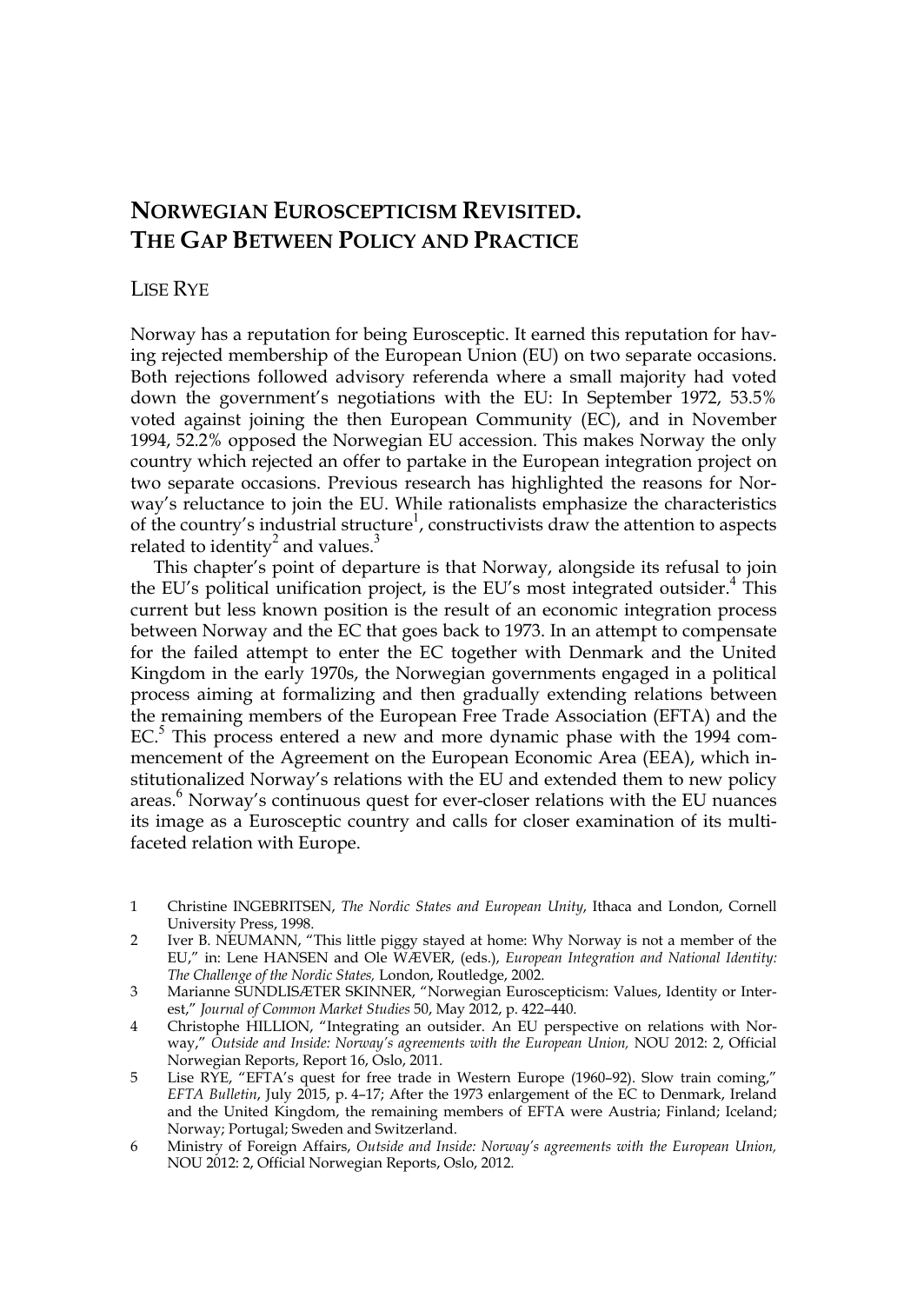This chapter contains three parts. First, the different stances towards Europe are mapped by examining party programmes and public opinion surveys of Norwegian political parties and public. These positions testify of a noticeable gap between the predominantly pro-EU membership political elite and the considerably more EU-sceptic general public. Thereafter, the second part investigates perceptions of supranational European integration, as presented in party programmes and parliamentary discourse. Hard Eurosceptics explained their position with the virtues of national democracy and the wish to remain in control of the Norwegian natural resources. In contrast, principled supporters of EU membership underpinned their positions with a broader range of arguments pertaining to economy, democracy, security, and solidarity. This part of the chapter also highlights a gap between policy and politics at the level of political parties. In the anti-membership camp, this gap was created in relation to a readiness to accept a considerable transfer of sovereignty to the EU level. Amongst the EU membership-supporters, it found expression in the reluctance to raise the issue of full membership. The last section identifies three aspects that need to be taken into account when attempting to understand popular Euroscepticism in Norway: the high level of apathy toward EU affairs, Norway's status as a well-functioning democracy, and the state of its economy. This chapter argues that economic factors are more influential than the results of Norwegian referenda surveys might suggest. In the future, opposition against Norway's entry into the EU could thus be likely to decrease in relation to the state of the Norwegian economy.

### 1. Positions on European Integration: The Elite-Masses Gap

As pointed out by Kopecký and Mudde, any analysis of Euroscepticism must start with a precise definition of the term.<sup>7</sup> The concept has its origins in the British press. It first appeared in a November 1985 article in *The Times* where it denoted basic opposition to participation in the European integration project.<sup>8</sup> This is also how it was used when entering the vocabulary of the Norwegian press, in a 1992 story covering the Swiss reluctance to join the EC.<sup>9</sup> Efforts to capture the various degrees and targets of Euroscepticism have resulted in a rich and gradually more nuanced scholarly literature. The majority of this literature concerns Euroscepticism within the EU. When the object of study is a country where the question of whether or not to become an EU member is still valid, Szczerbiak and Taggart's widely used distinction between 'hard' and 'soft' Euroscepticism remains relevant. Moreover, the formal positions of Norwegian political parties regarding the question of EU membership have remained stable. The Norwegian case, thus, avoids one of the essential objections raised against the 'hard-soft'

<sup>7</sup> Petr KOPECKÝ, Cas MUDDE, "The Two Sides of Euroscepticism. Party Positions on European Integration in East Central Europe," *European Union Politics* 3, 3, 2002, p. 297–326.

<sup>8</sup> Robert HARMSEN and Menno SPIERING, "Introduction. Euroscepticism and the Evolution of European Political Debate," in Robert HARMSEN and Menno SPIERING, (eds*.*), *Euroscepticism: Party Politics, National Identity and European Integration*, Amsterdam, Editions Rodopi B.V., 2005, p. 16.

<sup>9</sup> Per NORDRUM, "Laber EF-stemning. Økende euroskepsis hos nølende sveitsere," *Aftenposten*, March 28, 1992, p. 4.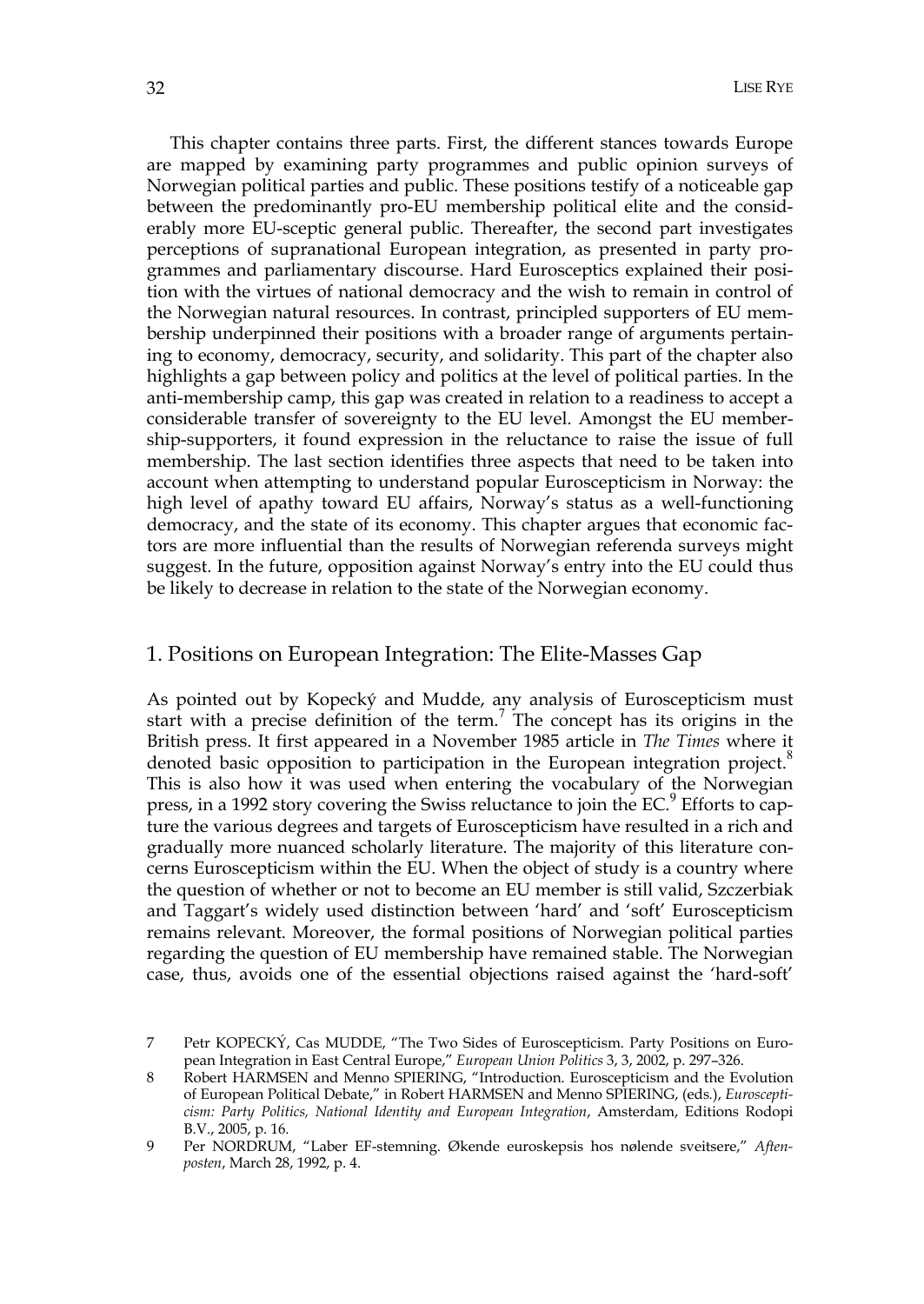conceptualization, namely, that it is based on policies likely to be conjunctural or opportunistic.<sup>10</sup>

According to Szczerbiak and Taggart, hard, or principled, Euroscepticism signifies outright rejection of the entire project of European political and economic integration. It also opposes joining or remaining a member of the EU. Soft Euroscepticism denotes a contingent, or qualified opposition to European integration.<sup>11</sup> Transferred to the Norwegian political landscape, this distinction enables the separation of the parties formally opposed to EU membership and those that are not. Table 2.1 presents the position of the eight political parties currently represented in the national parliament (*The Storting*) on the question of EU membership as stated in party programmes. The parties are listed in keeping with their position on the left-right political spectrum.

|                                   | Principled<br>supporters<br>of member-<br>ship | Principled<br>opponents<br>of member-<br>ship | No official<br>Position | Support in<br>2013<br>general<br>elections | <b>Seats</b> |
|-----------------------------------|------------------------------------------------|-----------------------------------------------|-------------------------|--------------------------------------------|--------------|
| The Socialist Left<br>Party       |                                                | $\mathbf{x}$                                  |                         | 4.1                                        | 7            |
| The Labour Party                  | $\mathbf{x}$                                   |                                               |                         | 30.8                                       | 55           |
| The Green Party <sup>13</sup>     |                                                |                                               | $\mathbf{x}$            | 2.8                                        | 1            |
| The Centre Party                  |                                                | $\boldsymbol{\chi}$                           |                         | 5.5                                        | 10           |
| The Christian<br>Democratic Party |                                                | $\mathbf{x}$                                  |                         | 5.6                                        | 10           |
| The Liberal Party                 |                                                |                                               | $\boldsymbol{\chi}$     | 5.2                                        | 9            |
| The Conservative<br>Party         | $\mathbf{x}$                                   |                                               |                         | 26.8                                       | 48           |
| The Progress Party                |                                                |                                               | $\boldsymbol{\chi}$     | 16.3                                       | 29           |

*Table 1 Party positions on EU membership*<sup>12</sup>

The table shows that in Norway, hard Euroscepticism is not reserved for the fringes of the political spectrum. The Centre Party – the former Farmers' Party – has always been the leading group opposing EU membership. The Centre Party is located in the midst of the political spectrum, and a former participant in both centre-right and centre-left governments. The Socialist Left Party also opposes the Norwegian membership of the EU. On paper, these two parties oppose the EEA Agreement, which they would like to replace with a less comprehensive free trade agreement. This last point separates them from the Christian Democratic Party which pursues a pro EEA, but still anti EU membership policy.

<sup>10</sup> Aleks SZCZERBIAK and Paul TAGGART, *Opposing Europe? The Comparative Party Politics of Euroscepticism*, Oxford, Oxford University Press, 2008, p. 242.

<sup>11</sup> Paul TAGGART and Aleks SZCZERBIAK, "Contemporary Euroscepticism in the party systems of the European Union candidate states of Central and Eastern Europe," *European Journal of Political Research,* 43, 1, 2004, p. 1–27.

<sup>12</sup> Source: Party programmes and Stortinget.no.<br>13 The Green Party does not position itself alone

The Green Party does not position itself along the traditional left-right axis. Nevertheless, the prevailing view of the Norwegian electorate is that this is a leftist party.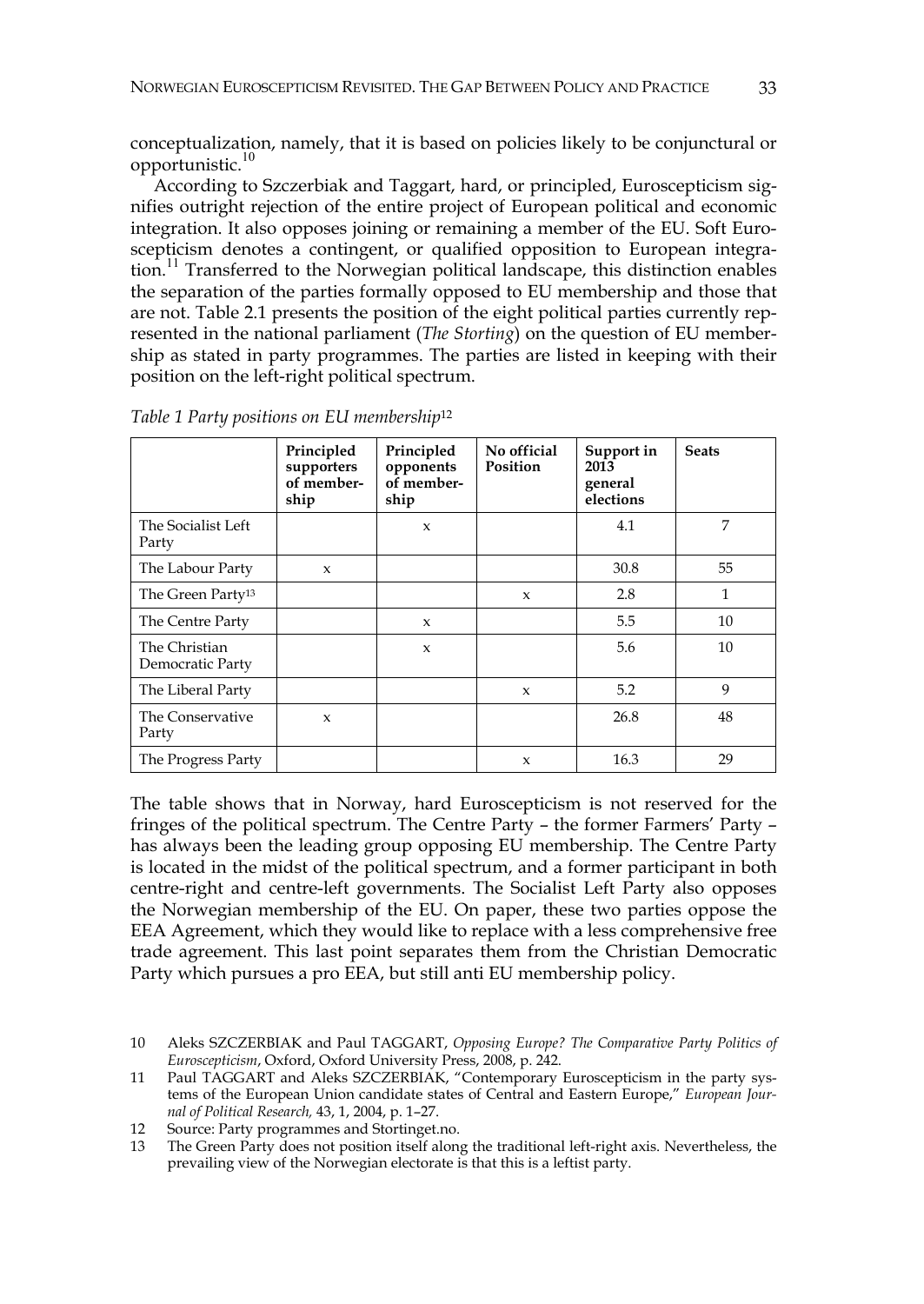A second lesson to be drawn from the above table is that hard Eurosceptics constitute a minority. The two large catch-all Norwegian parties, the Labour Party and the Conservative Party, are both in favour of EU membership. The Conservative Party was the first party to come out in favour of EC membership and the only party to have done so before the first national referendum of 1972. The Labour Party followed in spring 1992 after having negotiated the EEA Agreement. This agreement ensured that Norway's access to the EU internal market proceeded on equal terms with other EU member states. It is fair to say that in spite of the pro-EU positions of both parties, the question of EC membership remains a far more divisive issue in the Labour Party than in the Conservative Party. The political constellation on the issue of EU membership is the opposite in Iceland, which is one of Norway's fellow EFTA EEA countries. The large catch-all party on Iceland's political right is vehemently opposed to Icelandic EU membership, while the social democratic party is not.

Previous research has described the elite-masses gap in European integration as notorious.<sup>14</sup> Norway forms no exception to this rule. The gap between the relatively EU-optimistic political elite (the political parties) and the far more EUpessimistic public is considerable. This has been evident ever since the question of European supranational integration entered the Norwegian political agenda in the beginning of the 1960s. Two decades after Norway's last referendum on EU membership, popular opposition against joining the EU shows no sign of slackening. On the contrary, since 2009, the percentage of the population opposing EU membership has increased to a record high of approximately 70%. Figure 1 presents the attitudes of the Norwegian population towards the question of EU membership as they have developed since the turn of the millennium.



*Figure 1 : Norwegian attitudes towards EU membership, 2000–2015*<sup>15</sup>

<sup>14</sup> Wolfgang C. MÜLLER, Marcelo JENNY, Alejandro ECKER, "The Elites-masses Gap in European Integration," in Heinrich BEST, György LENGYEL, Luca VERZICHELLI, (eds.), *The Europe of Elites: A Study into the Europeanness of Europe's Political and Economic Elites*, Oxford Scholarship Online, May 2012, p. 2.

<sup>15</sup> Source: Sentio Research Group, http://www.sentio.no/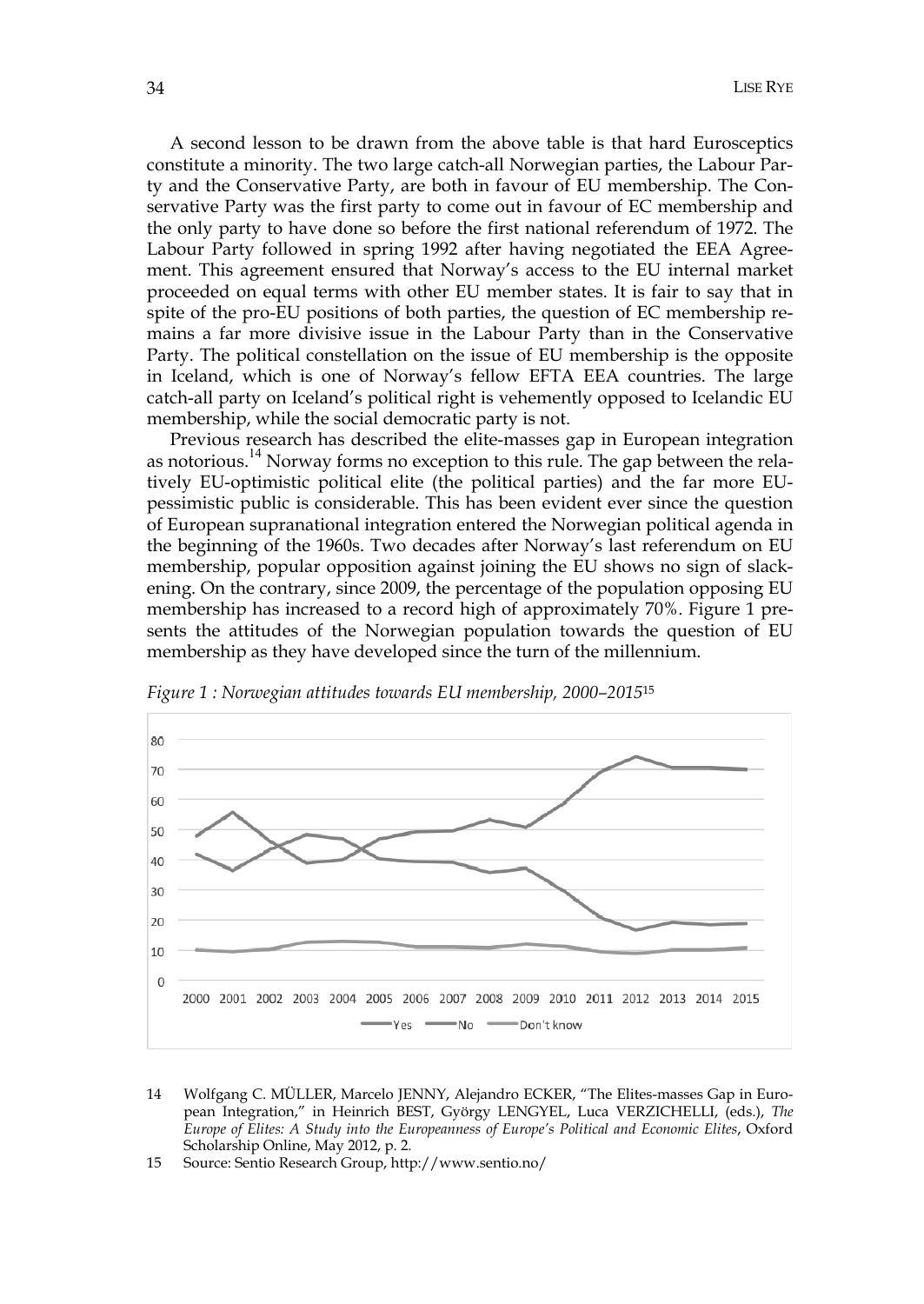The elite-masses gap is politically consequential. The Norwegian constitution stipulates that the transfer of powers "that are normally vested in the authorities of the state" to an international organization "to which Norway belongs or will belong", requires a three-fourths majority in the Storting.<sup>16</sup> The granting of such consent also demands the presence of two thirds of the parliamentarians. The present government does not have EU membership on its agenda. However, with the current makeup, another popular refusal to join the EU would have entailed a negative vote in parliament. As table 1 shows, three political parties have no official position on the question of EU membership. The Green Party refrains from taking a position because the issue is not on the political agenda. The Liberal Party and the Progress Party make it clear that they will cast their votes in accordance with popular advice. The Christian Democratic Party holds this latter position as well. Together with the votes of the Centre Party and the Socialist Left Party, the Liberal Party, the Progress Party, and the Christian Democratic Party hold enough seats to block a decision to enter the EU.

#### 2. Perceptions of European Integration and the Policy-Practice Gap

The political parties that oppose the Norwegian entry into the EU are brought together by the view that EU membership will weaken the conditions for national democracy. The Centre Party states the following: "We believe in active democracy with short distances between decision-makers and decision-takers. The EU offers poorer conditions for representative democracy".<sup>17</sup> The Socialist Left Party argues along similar lines: "Norwegian membership in the EU will increase the distance between the people and the decision-makers in a number of areas, and weaken representative government in Norway."<sup>18</sup> The central concept in this context is that of "national sovereignty". In the Norwegian anti-membership discourse, this is referred to as *selvråderett*, and used to denote the supreme and independent power of the state. For parties opposing EU membership, the maintenance of national sovereignty is incompatible with the transfer of sovereignty to supranational institutions. An entry into the EU implies a loss of Norway's sovereignty.

The concern to preserve national sovereignty is closely linked with the wish to remain in control of Norway's rich natural resources. Norway's current association with the EU allows this. The EEA Agreement does not cover the EU Customs Union, the Common Agricultural Policy or the Common Fisheries Policy. National control of agriculture and fisheries are, in turn, essential instruments of Norwegian regional policy. The motives underpinning this policy differ fundamentally from the ones supporting EU regional policy. EU regional policy has developed in response to the challenges of the EU political project. These challenges arise from the considerable economic differences existing between

<sup>16</sup> *The Constitution of Norway*, Article 115, https://www.stortinget.no/globalassets/pdf/ constitutionenglish.pdf. (2.3.2016).

<sup>17</sup> The Centre Party Political Programme 2013–2017, http://www.senterpartiet.no/partipro grammet/(2.3.2016).

<sup>18</sup> The Socialist Left Party Political Programme 2013–2017, https://www.sv.no/arbeids program/(2.3.2016).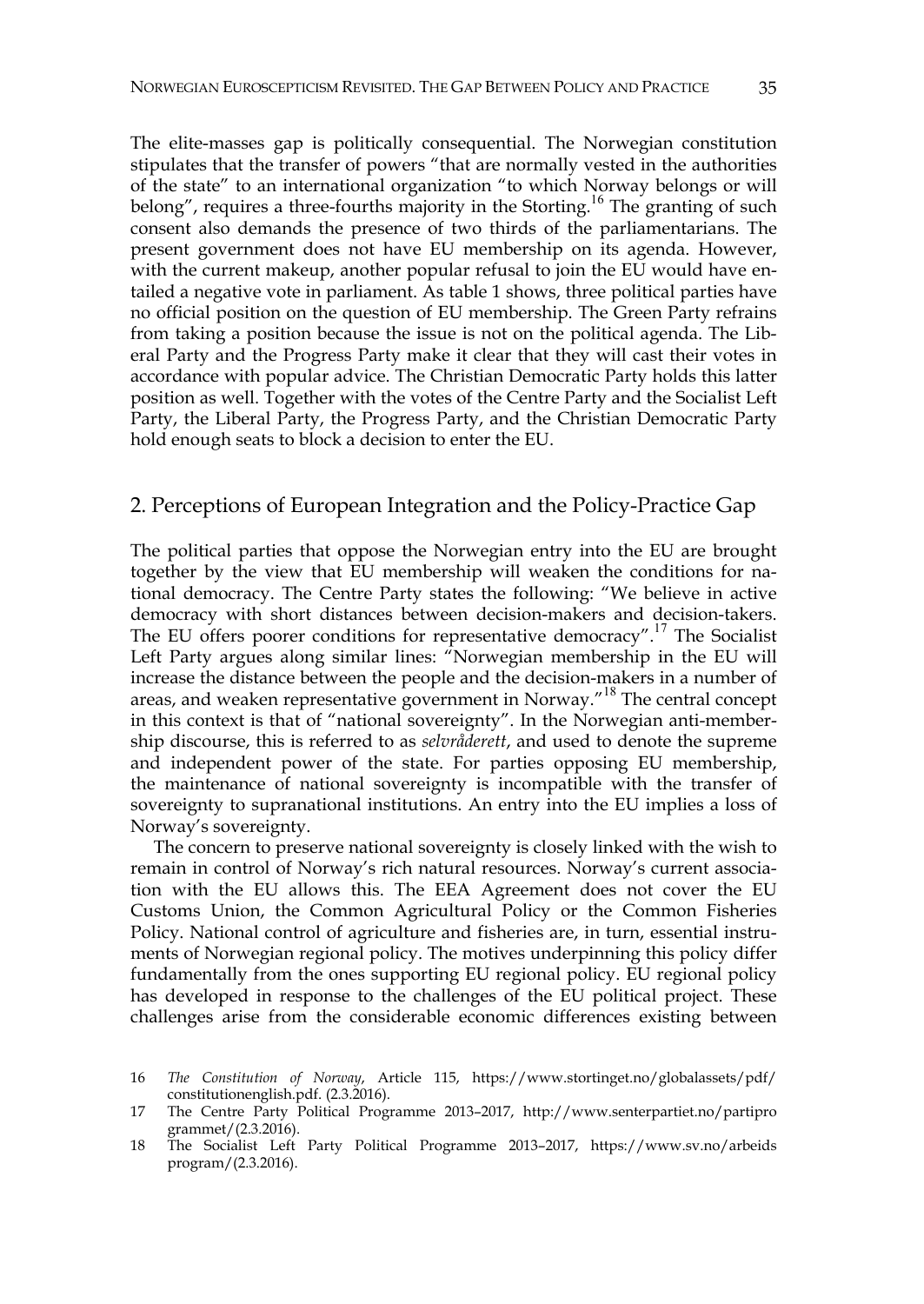rich and poor regions. As a consequence, EU policy has a strong focus on convergence – on the reduction of economic, social, and territorial disparities between regions. In contrast, the primary ambition of post-war Norwegian regional policy is to uphold the country's settlement pattern.<sup>19</sup> The aim to keep the entire country populated is a struggle against the much stronger forces of centralisation and urbanisation. Norwegian regional policy has provided people that prefer to live outside major cities with opportunities to do so. The regulation of agriculture and fisheries is a key framework of this policy.

The political discourse of hard Eurosceptics has been consistent for decades. The Eurozone crisis did not change this discourse in a substantial way, but rather only gave it new relevance. The Eurozone crisis is presented as general proof of the inherent weaknesses of the EU political project. The economic and monetary policies of the EU are singled out as particular examples of the Eurozone weakness.

Hard Eurosceptics acknowledge Norway's interest to collaborate with the EU but disagree on the form this should take. The Socialist Left Party and the Centre Party argue that the EEA Agreement should be replaced by trade and cooperation agreements with the EU. In contrast, the Christian Democratic Party holds, and is unique among Norwegian political parties to state this, that the EEA Agreement serves Norwegian interests best. The party emphasises that Norway's commercial interests necessitate good relations with the EU, and that the EEA Agreement is exemplary because it provides access to the EU internal market while maintaining Norway's freedom of action in other important areas.<sup>20</sup>

Principled supporters of Norwegian entry into the EU firmly believe that Norway's EEA association with the EU is democratically problematic. The 1994 EEA Agreement provides Norway and its fellow EFTA countries Iceland and Liechtenstein with access to the EU internal market on equal terms to EU member states. As participants of the internal market, Norway, Iceland, and Liechtenstein are subject to internal market legislation. While the EEA Agreement includes provisions for their participation in the formulation of EU law, the passing of such legislation is the prerogative of EU members. The result of this is, as the Conservative Party points out, that the "Norwegian society is formed by decisions made in a political system in which Norwegian electors remain unrepresented."21

For the principled supporters of EU membership – the Conservative Party and the Labour Party – economic integration with the EU is necessary but not sufficient. Both parties acknowledge the beneficial impact of access to the EU internal market for Norwegian businesses. As the Labour Party points out, eighty per cent of Norwegian exports go to the EU market, and more than fifty per cent of Norwegian imports come from this market. Against this backdrop, predictable conditions for trade and access to markets are of immense importance. The Labour Party also emphasises that the EEA Agreement grants Norwegian busi-

<sup>19</sup> Ministry of Local Government and Modernisation, "On Regional Policy," *Regjeringa.no,* 2014, https://www.regjeringen.no/no/tema/kommuner-og-regioner/regional--og-distrikts politikk/om-regionalpolitikken/id2345452/(2.3.2016).

<sup>20</sup> The Christian Democratic Party Political Programme 2013–2017 https://www.krf.no/ politikk/politisk-program/(2.3.2016).

<sup>21</sup> The Conservative Party Political Programme 2013–2017, http://publikasjoner.hoyre.no/ hoyre/160/(2.3.2016).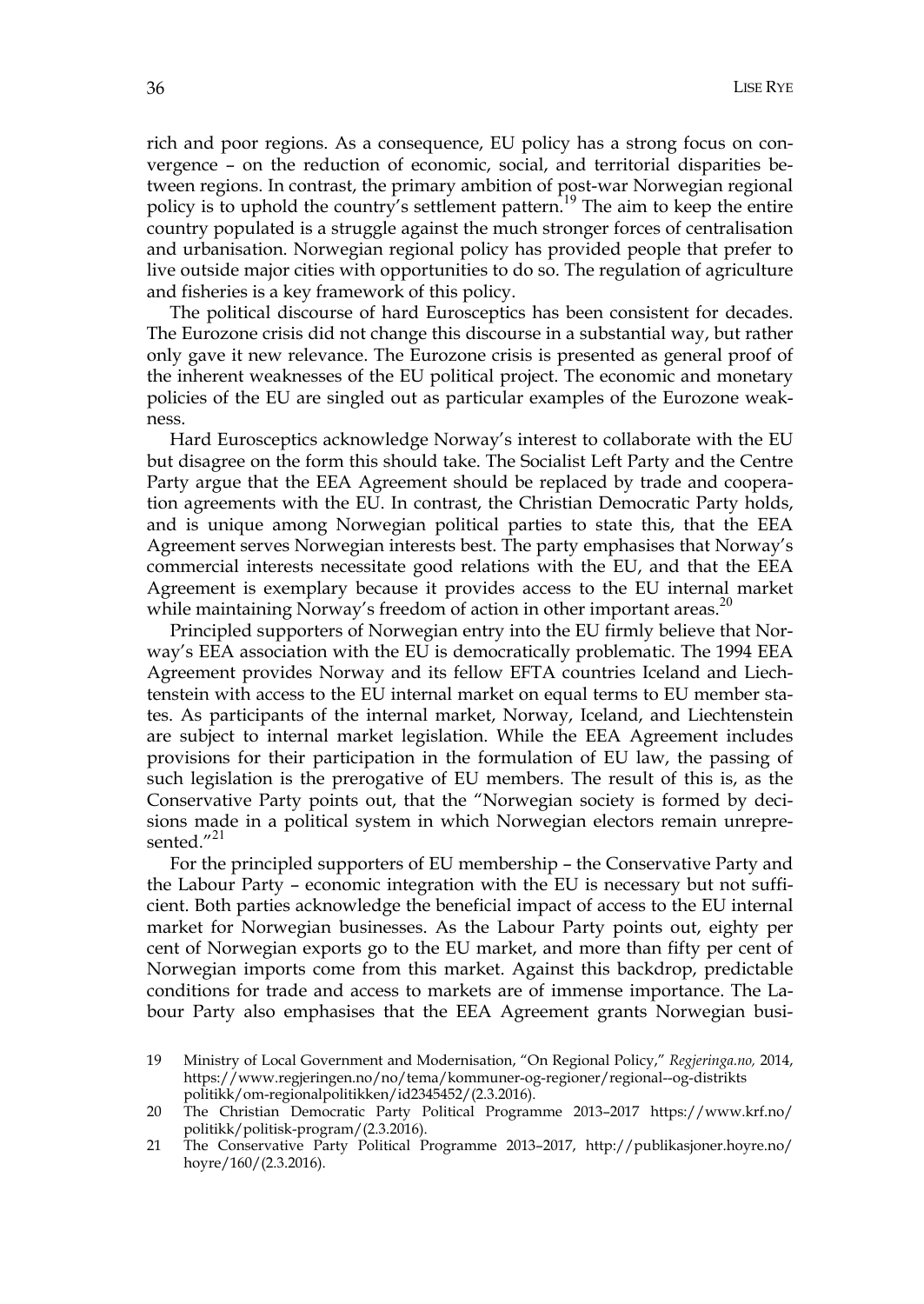nesses access to labour and expertise while providing the entire country with new residents.<sup>22</sup> On this last point, it is worth noting that Norway is a country with a geographical size comparable to Germany.<sup>23</sup> While Germany is a country with more than 80 million inhabitants, Norway's population is 5.2 million. Thus, the challenge inherent in the political aim of keeping the entire country populated is considerable. Nevertheless, in order to obtain political influence and participation, both the Labour Party and the Conservative Party want to replace the EEA Agreement with full membership of the European Union.

For the Labour Party and the Conservative Party, EU membership is more than a question of participation in the passing of internal market legislation. These parties' position is underpinned by normative arguments pertaining to security and solidarity. The Labour Party holds that European integration is conducive to ensuring a peaceful continent. Moreover, "Norway ought to seek cooperation and influence, and not place itself outside co-operation that may provide a better basis for increased political governance and a better distribution of welfare in Europe." $^{24}$  The Conservative Party argues that cooperation with the EU has contributed to Norway's economic growth, welfare, and to environmental and security improvements. As a result, "Norway is under an obligation to assume co-responsibility for the development in Europe, and this obligation is best met by EU-membership."<sup>25</sup>

On the level of public opinion, attempts to grasp the essence of, and reasons for, Euroscepticism are hampered by the lack of systematic information. The standard Eurobarometer would constitute a useful source to such information but is only conducted in EU member states. Moreover, due to its contested nature, the EU question is subjected to little coverage and debate in Norwegian media.26 The periods leading up to the two referenda were exceptions to this pattern. As a result, much information is available about why a majority of the voters rejected the EC/EU in 1972 and 1994. This information testifies of continuity over time, as well as of convergence between party-level and popular level Euroscepticism. Election surveys show that in both 1972 and 1994, voters named arguments related to sovereignty and democracy their most important reason for voting no.<sup>27</sup> More specifically, opponents of the Norwegian EC/EU accession held that membership was a democratically inferior alternative to non-membership. This group highlighted the increased distance between decision-makers and decision-takers that the surrender of sovereignty to supranational institutions would entail. The principal slogan during a major demonstration in Oslo

- 22 The Labour Party Political Programme 2013–2017 http://arbeiderpartiet.no/Politikken-A-AA/Partiprogram-2013-2017 (5.11.2016).
- 23 Norway's total area is 385,199 km2 (the islands of Svalbard and Jan Mayen included). Germany's total area is 357,021 km2.
- 24 The Labour Party Political Programme 2013–2017, http://arbeiderpartiet.no/Politikken-A-AA/Partiprogram-2013-2017 (20.11.2016).
- 25 The Conservative Party Political Programme 2013–2017, http://arbeiderpartiet.no/ Politikken-A-AA/Partiprogram-2013-2017 (20.11.2016).
- 26 Tore SLÅTTA, "Fortiet, forsinket og forvrengt?," *Outside and Inside: Norway's agreements with the European Union,* NOU 2012: 2, Official Norwegian Reports, Report 11, 2011.
- 27 Kristen RINGDAL, "Velgernes argumenter," in Anders TODAL JENSSEN, Henry VALEN, (eds.), *Brussel midt imot. Folkeavstemningen om EU,* Oslo, Gyldendal, 1996, pp. 45–66, 56; Marianne RYGHAUG, Anders TODAL JENSSEN, *Den store styrkeprøven: om EU-avstemningen i norsk politikk: sluttrapport fra Folkeavstemningsprosjektet,* Trondheim, Tapir, 1999, p. 19.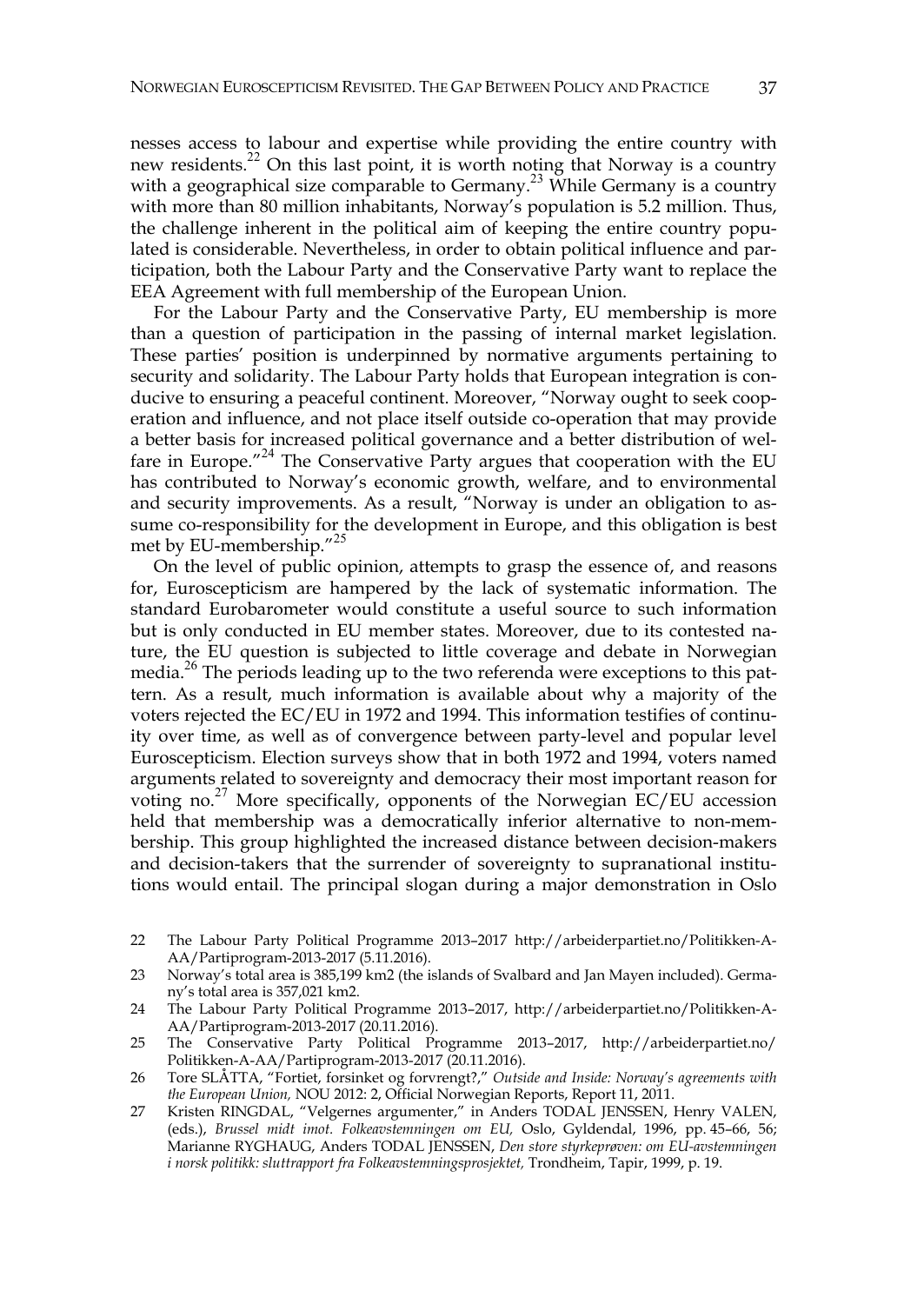days before the second referendum in November 1994 illustrates this position: "Yes to the people's democracy – no to the Union" (*Ja til folkestyre – nei til Union*).<sup>28</sup>

Twenty years after the second Norwegian rejection of EU membership, the leading newspaper *Aftenposten* established that Norway's 1994 "no to the EU had become a yes to quite a lot."29 New research presented in the form of an Official Norwegian Report commissioned by the Norwegian government substantiated the claim. The report established that the democratic problems inherent in the EEA association had increased. It pointed out the gap between formal and actual sovereignty – between formal autonomy and actual subjugation to decisions taken without Norwegian participation. The report also emphasised that the democratic deficit inherent in the EEA association had grown. The agreement works in ways that "dampens political engagement and debate in Norway and makes it difficult to monitor the Government and hold it accountable for its European policy."<sup>30</sup>

The gap between formal positions on the question of EU membership and political practice in Norway is equally evident at the level of political parties and public opinion. The political parties' "formal positions", in this context, signify party positions as stated in political platforms and/or party programmes. When discussing public opinion, this is inferred from data stated in public opinion polls. "Political practice", in turn, signifies active action, such as voting, but also non-action, such as omission to raise the question of EU membership. The existence of a gap between the underlying positions of the Norwegian parties' treatment of EU membership, and the way they accommodate the issue in Norwegian politics, is not an original observation. The political scientist Nick Sitter called attention to this aspect in 2008. $31$  In light of the developments since then, it is nevertheless astonishing that this gap has not narrowed but increased.

Bringing to light the unfortunate democratic consequences of Norway's EEA association has had no traceable impact on the politics of hard Eurosceptic parties. These parties recently spent eight years in government together with the pro-membership Labour Party. During this period (2005–13), Norway did not once make use of the right to reserve itself against EU legislation. In addition, parties with principled support of EU membership have put the question of EU membership on hold. The Conservative Party confines itself to present membership as its long-term ambition. The Labour Party is equally unwilling to raise the issue and relates this stance to the European economic crisis:

"To give up the anchor pile that the EEA Agreement constitutes for Norwegian businesses at a time of economic storm in Europe, would be to gamble with

<sup>28</sup> Alf OLE ASK, "For 20 år siden, 28. november, sa Norge nei til EU for andre gang," *Aftenposten Innsikt,* 25.11.2014.

<sup>29</sup> *Ibid*.

<sup>30</sup> Ministry of Foreign Affairs, *Outside and Inside: Norway's agreements with the European Union, op. cit.*, 2012, p. 7.

<sup>31</sup> Nick SITTER, "The European Question and the Norwegian Party System since 1961: The freezing of a modern cleavage or contingent opposition?" in P. TAGGART & A. SZCZERBIAK (eds), *Opposing Europe? The Comparative Party Politics of Euroscepticism*, Oxford, Oxford University Press, 2008.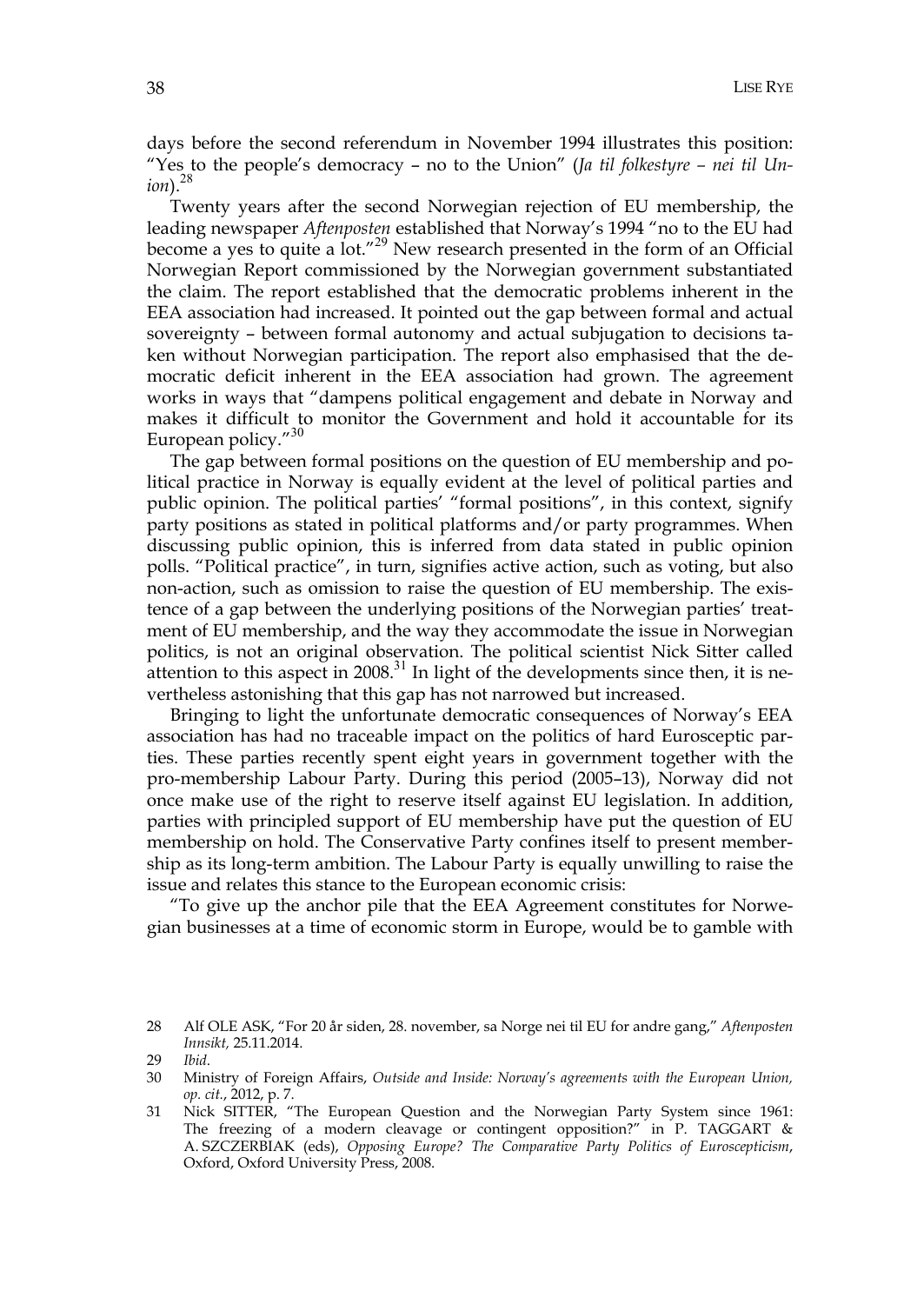Norwegian businesses. Today it is more important than ever to ensure predictability and safety for Norwegian workplaces. The EEA Agreement does that."<sup>32</sup>

The discrepancy between formal positions and political practice at the level of public opinion is even more striking. In 2009, approximately 50% of the Norwegian public declared their opposition to EU membership. In the general elections that year, 12.6% gave their votes to the two hard Eurosceptic parties that opposes both EU and EEA membership. Four years later, popular opposition to EU membership had risen to approximately 70%. In that year's general elections, the Centre Party and the Socialist Left Party together collected 9.6% of the vote.

#### 3. Explaining Norwegian Euroscepticism

The hard-soft conceptualization enables drawing a line between the political parties that are formally opposed to Norwegian membership of the EU and those that are not. However, this fails to capture the willingness of the first group to partake in the European integration project, as well as the reluctance of the latter to actively promote their pro EU membership position. Evidence suggests that in the first case, practice is the result of office seeking. In the 2005–13 period, the Centre Party and the Socialist Left Party formed part of the red-green coalition governments headed by Jens Stoltenberg from the Labour Party. These three parties were divided over the EU question. Their forming of a government was based on a compromise in which the pro EU Labour Party agreed to keep the membership question off the political agenda. In return, the Centre Party and the Socialist Party accepted a stated ambition to step up Norway's European policy on the basis of the EEA Agreement. This was a price the hard Eurosceptics were willing to pay in 2005, and again in 2009.

As for the principled Euro optimists, the omission to raise the issue of full membership is the result of pragmatic adjustments to the changing mood of the electorate. The crisis clearly entailed a shift towards a stronger defence of the EEA association among the advocates of Norwegian accession to the EU. However, even before the strong increase in popular opposition to EU membership from 2009 onwards, the Conservative Party made it clear that it did not want a new debate on EU membership. It would only engage in such a debate when public attitude on the issue would render a positive outcome of a referendum likely.<sup>33</sup> At the height of the crisis, the Labour Party maintained that full membership would have served Norway better, "but when 70% of the population say that they are not interested, I agree with the Prime Minister that we have other issues to spend time on now."<sup>34</sup>

Thus, in both camps, principal policies have given way to pragmatic politics. The situation indicates that European policy is an area where people lead and politicians follow. In turn, this calls for a closer look at the factors that are likely to impact Norwegian public opinion on the EU question. In this section, I highlight three interrelated aspects of Norwegian popular Euroscepticism: apathy,

<sup>32</sup> The Labour Party Political Programme 2013–2017, http://arbeiderpartiet.no/Politikken-A-AA/Partiprogram-2013-2017 (2011.2016).

<sup>33</sup> Finn MARTIN VALLERSNES, *Stortingsforhandlinger*, 8.11.2007, p. 384.

<sup>34</sup> Svein ROALD HANSEN, *Stortingsforhandlinger*, 22.11.2011, p. 582.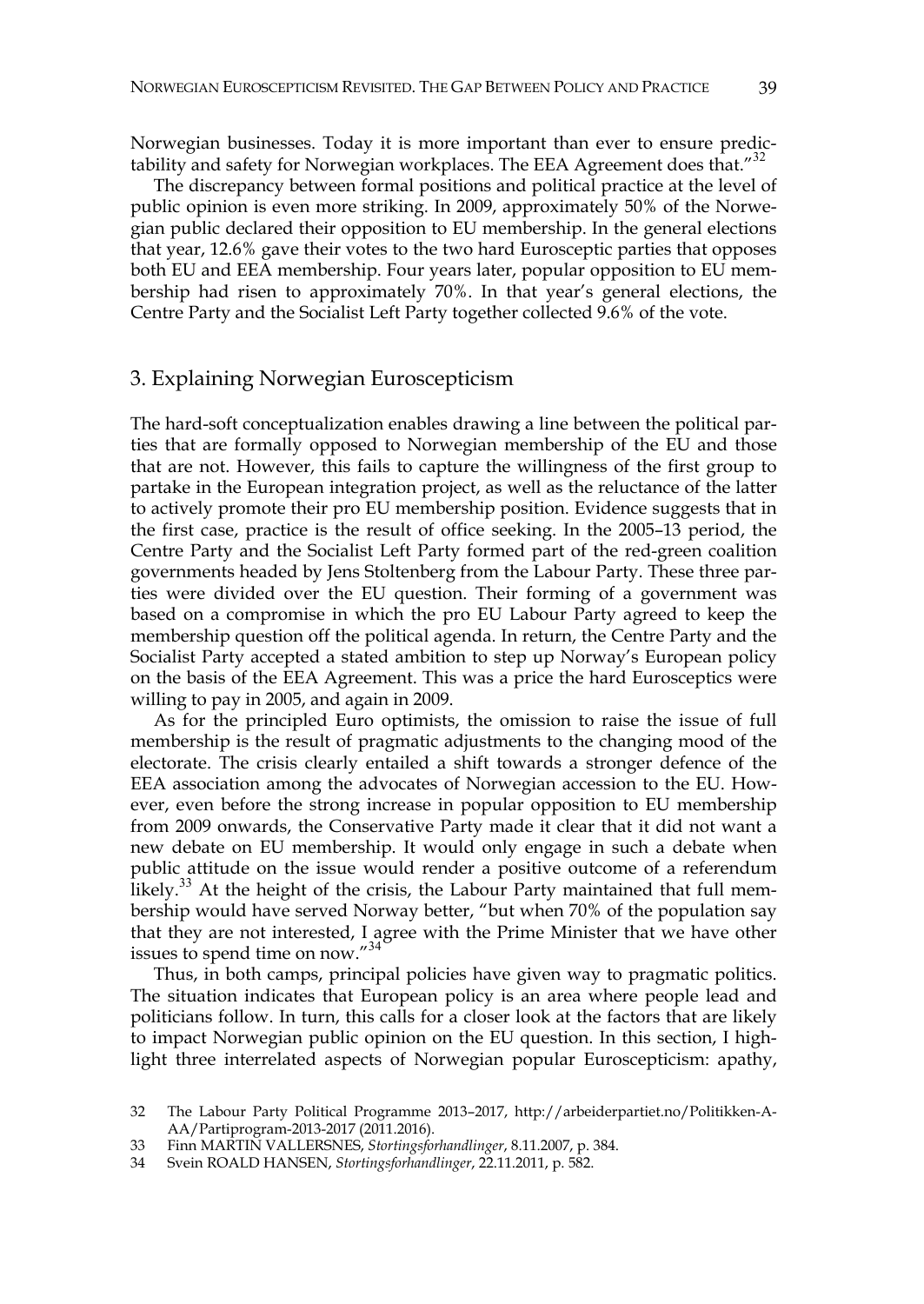perceptions of the quality of Norwegian democracy, and the country's relatively strong economy.

The apathy toward the question of Norway's relations with the EU is striking. At a time when 70% of the population is opposed to EU membership, less than 10% gave their vote to the two most pronounced Eurosceptic parties. The situation is contrasted by the high turnout at the 1972 and 1994 referenda, where 79.2% and 89%, respectively, turned up at the ballot boxes. On one level, the situation is surprising. The majority of the Norwegian electorate rejected EC/EU membership on the grounds that this would weaken national democracy. The EEA Review has since established that Norway's relations with the EU works in undemocratic ways. The surprising facet of this information is that nearly 60% of voters continue to express their satisfaction with the EEA association nevertheless. This is regardless of the fact that the EEA association dampens political debate and breaks with central democratic principles of participation and control.<sup>35</sup>

There are at least two possible explanations for this apparent paradox. One is that EU membership opponents consider the EEA association the lesser of two evils. Support for the EU's political integration project has never been strong in Norway. The number of members in the *European Movement* in Norway, as opposed to the number of members in the corresponding association of opponents of EU membership is illustrative of this fact. At the height of the campaign leading up to the 1994 referendum, the *European Movement* had 35,000 registered members. At this same point in time, the *No to the EU* membership was 145,000. While the country's dependence on European markets has driven it towards the EU, the wish to remain in control of its natural resources has caused Norway to keep a distance. The EEA Agreement was conceived to accommodate both of these interests. Today, the EU has changed while the EEA Agreement has not. Consequently, its fit with Norwegian interests is not as good as it once was. A majority of Norwegians still perceive it as preferable to full EU membership.

A second possible explanation may lie in the contrast between the workings of the EEA Agreement and Norway's overall status as a well-functioning democracy. Norway figures at the top of several democracy-indexes, and has done so for years.36 It is tempting to suggest that the country's general and high compliance with democratic standards is conducive to its population's readiness to accept the inherent democratic weaknesses of the EEA association. Against this general positive backdrop, the negative aspects of the EEA association may appear as minor and manageable flaws. It is, however, also possible that Norwegians ignore facts that might compromise the image of Norway as one of the world's foremost democracies.

The economy is a third aspect requiring consideration when discussing Norwegian popular opposition against EU membership. A focus on the critical junctures in Norway's relations with the EU draws a picture of continuity as well as of a prioritization of political concerns. Both in 1972 and 1994, membership op-

<sup>35</sup> As of January 2014, 58% of the Norwegian public opinion expressed itself in favour of the EEA Agreement, http://www.nrk.no/okonomi/flertallet-vil-beholde-eos-avtalen-1.11447446 (2.3.2016)

<sup>36</sup> See for instance, The Economist Intelligence Unit's *Democracy Index*, which assesses the quality of democracy in 167 states. In its 2015 index, the EIU ranked Norway as number one. The EIU ranked Norway's fellow EFTA EEA country Iceland second. That same year, as in 2010–11 and 2012–13, Norway also figured on top of the *Global Democracy Ranking*.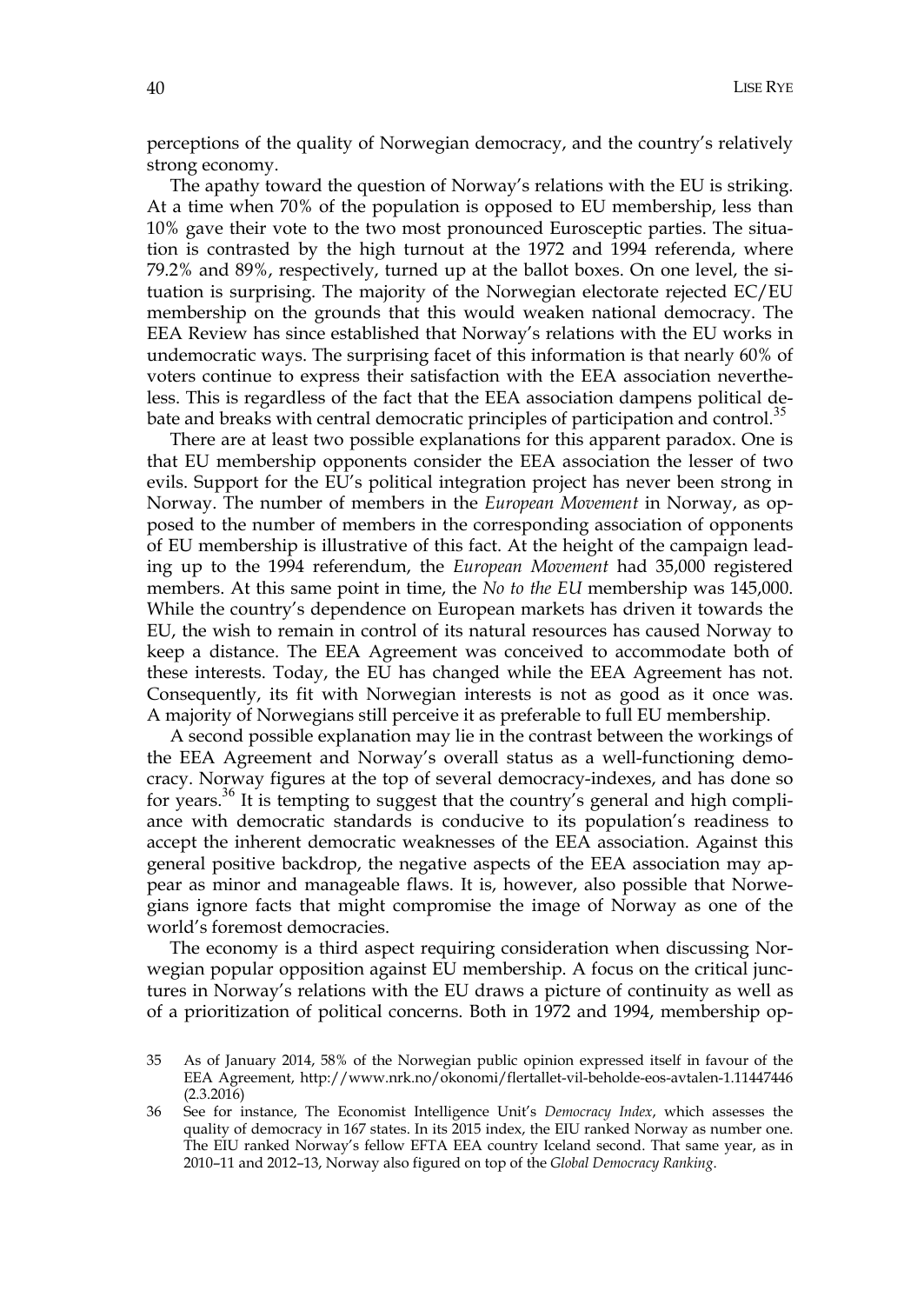ponents formulated their responses along similar lines, using the topics of national democracy and sovereignty as reasons for voting no. Research based on time series analyses reach different conclusions. In 2005, Grünfeld and Sverdrup analysed the relationship between economic fluctuations and attitudes to EU membership. They found that fluctuations in the Norwegian economy, measured in unemployment rates and growth in GDP, had considerable impact on the variation of Norwegian attitudes to EU membership. In hard times, Norwegians were more likely to endorse membership, and even small changes in employment rates were able to shift the majority from one position to the other.<sup>37</sup>

This argument is still valid in 2016. The period since the EEA Agreement took effect is described as a golden era of the Norwegian economy. It is a period marked by strong economic growth and high employment.<sup>38</sup> In the latter part of this period, the Eurozone suffered a crisis that left Norway largely unaffected. Unemployment rates may serve to illustrate this point. When the financial crisis hit Europe in 2009, the level of unemployment in Norway was 3.1%. In comparison, unemployment in the EU was at an average of 8.9%. Five years later, the corresponding figures were 3.4% as opposed to 10.8%.<sup>39</sup> During this same five year period, the percentage of Norwegians opposed to EU membership went from 50% to 70%. The figures suggest that fluctuations in the EU economy are just as decisive for Norwegian attitudes towards the EU as are fluctuations in Norway's economy. It is the relative strength of each that matters.

If Norwegian positions towards Europe are formed by economic factors, recent developments suggest that Norwegian opposition against EU membership is likely to drop. While Norway escaped the financial crisis, the fall in crude oil prices has had a significant impact on the employment rate in Norway. Unemployment rates for Norway and the EU showed opposite trends in spring 2016. While unemployment in Norway rose to 4.6%, unemployment in the EU decreased to 8.9%.<sup>40</sup> Moreover, the European Commission expects the EU economy to grow by 1.8% in 2016, while it has recently reduced its growth forecast for Norway from 1.5% to  $1.2\%$ .

#### Conclusion

On a day-to-day basis, hard Euroscepticism in Norway is more formal than real. Parties that oppose the Norwegian accession to the EU have proved both willing and able to govern on the basis of an agreement with the EU that, from a purely democratic perspective, is the worst of all possible options. As a full EU member, Norway would have a say in EU policy-making. Had Norway been associated to the EU through a less comprehensive trade and cooperation agreement, the EU influence on Norwegian affairs would have been smaller. Norwegian support for

<sup>37</sup> Leo A. GRÜNFELD, Ulf SVERDRUP, "Når penga veier tungt – Nordmenns holdninger til EU medlemskap," *Økonomisk Forum,* 5, 2005, p. 39–48.

<sup>38</sup> Ministry of Foreign Affairs, *Outside and Inside: Norway's Agreements with the European Union, op. cit.*, 2012

<sup>39</sup> OECD, "Unemployment Rate (indicator)," *OECD Data*, 2017, https://data.oecd.org/unemp/ unemployment-rate.htm – indicator-chart (2.1.2017).

<sup>40</sup> OECD.Stat, http://stats.oecd.org/(2.1.2017).

<sup>41 &</sup>quot;EU ser for seg lavere norsk vekst," *Dagens Næringsliv*, 3.5.2016.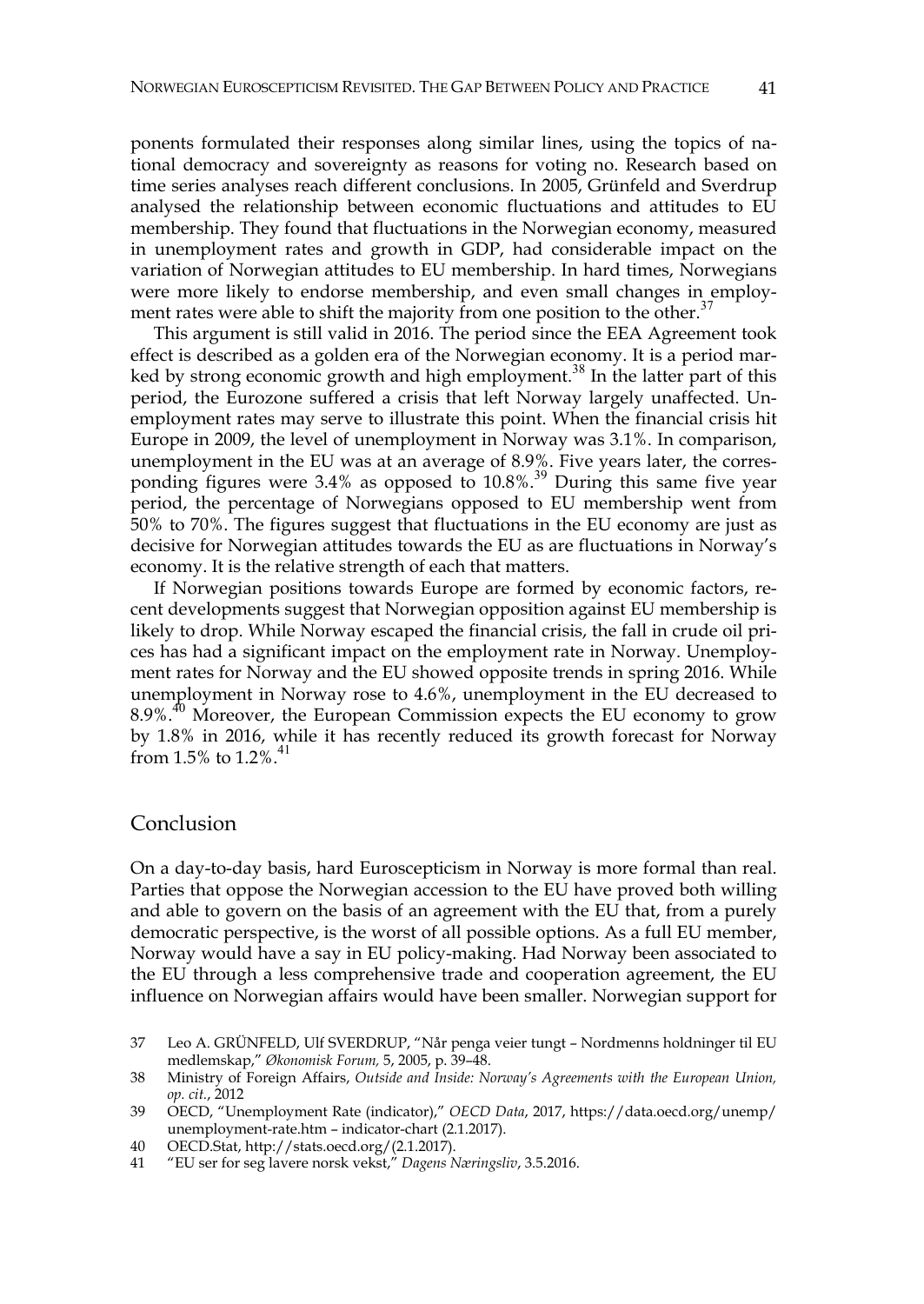EU membership is also more formal than real. Principled support for Norwegian entry into the EU goes hand in hand with a firm reluctance to promote this policy in an active manner. For those who still believe that the job of a politician is to lead rather than to follow, the situation is disheartening. However, it also suggests that the answer to the question of how Norway's relations with the EU will proceed in the future is to be found at the level of public opinion. The gap between formal positions and action is evident at this level, too. The current and, from a historical perspective, unusually high level of popular opposition against Norway's membership of the EU fails to translate into increased support of political parties promoting this position. While this tells us that the question of EU membership is not one that mobilizes voters at general elections, it is probably also an expression of an attempt to achieve the best of two worlds: Access to the EU internal market *and* the preservation of Norway's formal sovereignty. This strategy has proved economically beneficial for two decades. Evidence of the unfortunate actual consequences of the EEA Association for the quality of Norwegian democracy has had, so far, no discernible effects. This leads to the conclusion that Norwegian Euroscepticism is first and foremost a function of Norway's economic situation.

### **L'EUROSCEPTICISME NORVÉGIEN REVISITÉ**

La Norvège est dans l´ histoire de l´intégration européenne le seul pays qui a rejeté par deux fois l´adhésion à L´Union Européenne. L´opposition à une adhésion éventuelle ne donne aucun signe d´affaiblissement, et s´est maintenu depuis 2009 à un niveau record de 70%. Tant dans l´opinion publique que dans les partis politiques, le rejet fondamental d´une adhésion va de pair avec l´acceptation d´un vaste transfert de la souveraineté concrète de la Norvège à l´UE. L´euroscepticisme norvégien est donc plus formel que réel. Le fossé existant entre la théorie politique et l´action politique quotidienne montre que pour expliquer l´euroscepticisme norvégien les facteurs politiques sont moins importants que les résultats des sondages d´opinion à l´occasion des référendums d´adhésion ne le suggèrent. Il consolide bien plus la thèse que l´euroscepticisme norvégien est induit par la situation économique du pays.

## **NORWEGISCHER EUROSKEPTIZISMUS UNTER NEUER BETRACHTUNG**

In der Geschichte der Europäischen Integration sticht Norwegen hervor als das einzige Land, das zwei Mal den EG/EU-Beitritt ablehnte. Die Opposition zum norwegischen EU-Beitritt zeigt keinerlei Anzeichen der Abschwächung, sondern hat sich vielmehr seit 2009 auf einem Rekordniveau von 70% gehalten. Sowohl in der öffentlichen Meinung als auch in den politischen Parteien verbindet sich die grundsätzliche Ablehnung der EU-Mitgliedschaft mit der Bereitschaft, einen er-